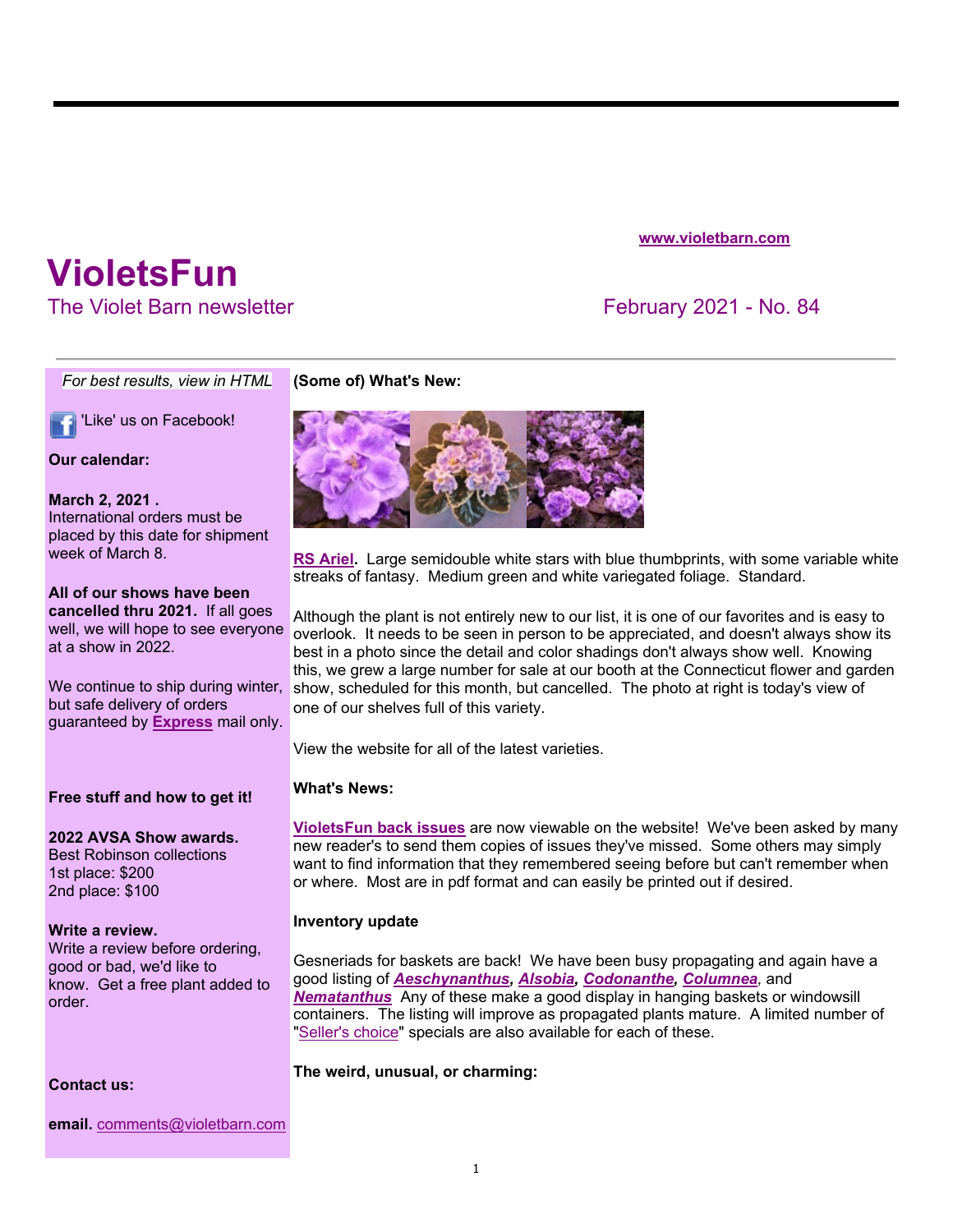#### **mail.** POB 9, Naples, NY 14512

**phone.** 585-374-8592 Mon. thru Sat., 12-5 pm ET

**Our shop and glasshouse at:**  7209 County Road 12 Naples, New York 14512

Sorry, our shop is closed to visitors at this time.

#### **Place an order for pickup!**

For those living locally, we are offering **pickup service**. Save on shipping, and we'll have your plants waiting for you.

#### **Are you a member?**

Consider joining the African Violet Society of America. Sign up through our website and get a free plant! For more information, visit **www.avsa.org**

Has your collection grown far beyond violets? Consider joining the Gesneriad Society. For more info: **www.gesneriadsociety.org**



We grow lots of plants, many of them simply because we like them. Many for their beauty, but some because they are just different.

**Lysionotus montanus,** is a lovely gesneriad, one of a number native to the mountains of central Taiwan. We think it is the nicest of the genus. It is similar to other Lysionotus,

but this species has both the most attractive foliage and blooms. Succulent, thumbnailsized leaves are deep, glossy, green and serrated. Blooms are pale lavender with a hint of yellow in the throat. Stems are still and upright.

It is not a naturally branching plant, so a full look can be achieved by pruning or potting multiple plants together in a pot (as is the case above). With proper lighting and care it won't grow too tall, too fast, and will bloom while still a manageable height. Even without blooms, the thick, deep green leaves make it an attractive foliage plant.

Care is pretty straightforward, and the plant is quite tolerant of neglect--it will take a lot of abuse from a neglectful grower. Moderate light (bright but not intense), watering (moist, not soggy nor dry), and environment are your goals, though it will tolerate less or more. We've grown ours in both windows and under lights (most under lights). To propagate, root tip cuttings in moist soil and cover.

#### **This month's questions**

I'm looking at making a batch of soil mix for my violets from a recipe I found. It calls for a small amount of superphosphate in the mix. The fertilizer I use has phosphorus in it. Is this the same thing?

*Superphosphate is basically much stronger phosphate. Phosphate is an important part of all fertilizers and is necessary for the health and blooming of your plants. Because it is important in blooming, it is often overused when growing flowering plants like African violets. Your plant needs phosphorus, but it doesn't need large amounts of it. We always suggest using a "balanced" formula of fertilizer (as opposed to "bloom boosters" or the like). Good light and proper care is far more important in getting your plants to bloom than is your fertilizer choice, and there can be too much of a good thing--broccoli is a healthy food, but your children would never eat an all-broccoli diet, nor would you want to feed them this.*

*If you use superphosphate, do so sparingly, as more the the smallest amounts can risk burning the plant's roots, especially when plants are immature or recently transplanted. Most any good fertilizer will contain sufficient amounts of phosphorus, so adding it to the soil isn't necessary, so long as you fertilize regularly.*

Back in August, I ordered three African violets and you sent another one for free. All of them are under florescent lights, on the same watering/feeding schedule. Two have been blooming well. However, 'Rob's Fuddy Duddy' and 'Jolly Jubilee' have not bloomed. They seem healthy otherwise, though both of them have gotten a bit bushy (I am new to miniatures and have not figured out how to prune new crowns from such tiny plants). Any suggestions?

*Both should have bloomed by now with proper care and light, which you seem to have. 'Rob's Fuddy Duddy' is normally an excellent bloomer, one of the best. If they are "bushy", this is the reason they have not. They should have only one crown or growing point in the center of the plant--no suckers, offshoots, or other plants in the pot, nor an excessive number of leaves. Suckers can be difficult to remove on minis, but is easy*  with practice. Use any sharp, pointed, instrument that can be used to reach under and *between leaves (even a sharpened pencil or long toothpick will work) to pick out suckers as soon as they appear. The sooner you do this, the easier it is and the better for the plant. There is good news. Our observation is that varieties that sucker when they are*